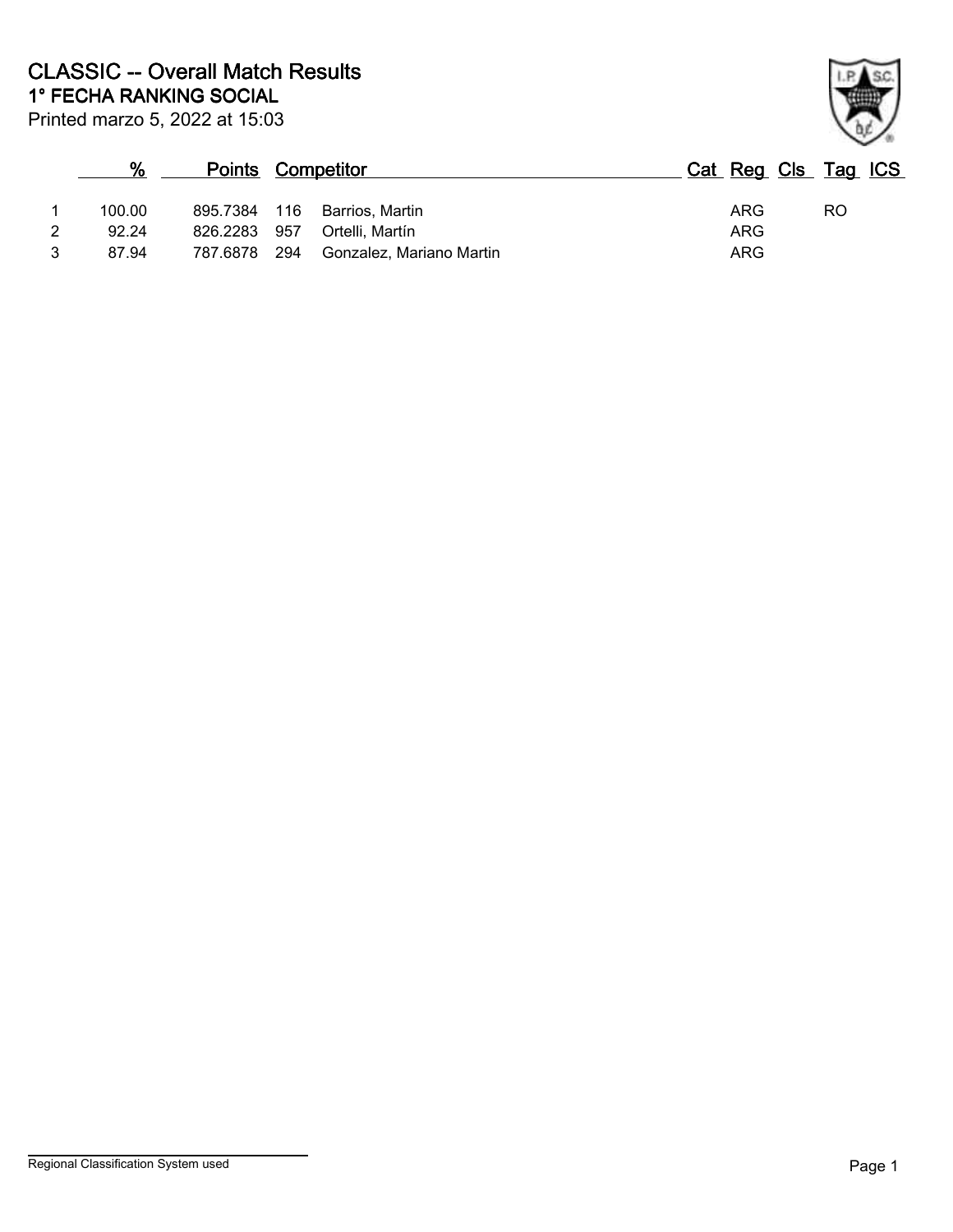|                | $\frac{9}{6}$ | <b>Points</b> |     | Competitor                |    | Cat Reg Cls Tag ICS |           |  |
|----------------|---------------|---------------|-----|---------------------------|----|---------------------|-----------|--|
| 1              | 100.00        | 842.3248      | 471 | Quintana, Edgardo Ángel   | S  | ARG                 | <b>RO</b> |  |
| $\overline{2}$ | 97.94         | 825.0063      | 722 | Lopez, Nestor Leonardo    |    | ARG                 |           |  |
| 3              | 96.66         | 814.1845      | 62  | Gregori, Leandro Javier   |    | ARG                 |           |  |
| 4              | 96.56         | 813.3422      | 571 | Tondini, Claudio Oscar    | S  | ARG                 |           |  |
| 5              | 95.47         | 804.1376      | 824 | Burini, Gustavo Mario     | S  | <b>ARG</b>          |           |  |
| 6              | 91.66         | 772.0604      | 354 | Lopez, Claudio            | S  | ARG                 | <b>RO</b> |  |
| 7              | 90.14         | 759.2598      | 117 | Basavilbaso Bioy, Florent |    | ARG                 |           |  |
| 8              | 87.97         | 741.0106      | 609 | Alvarez, Guillermo Ferna  |    | ARG                 |           |  |
| 9              | 86.67         | 730.0230      | 237 | Fanlo, Christian          |    | ARG                 |           |  |
| 10             | 68.42         | 576.3252      | 236 | Fandiño, Roberto          | SS | ARG                 |           |  |
| 11             | 63.28         | 533.0637      | 59  | Lucius, Diego Roberto     |    | ARG                 |           |  |
|                |               |               |     |                           |    |                     |           |  |

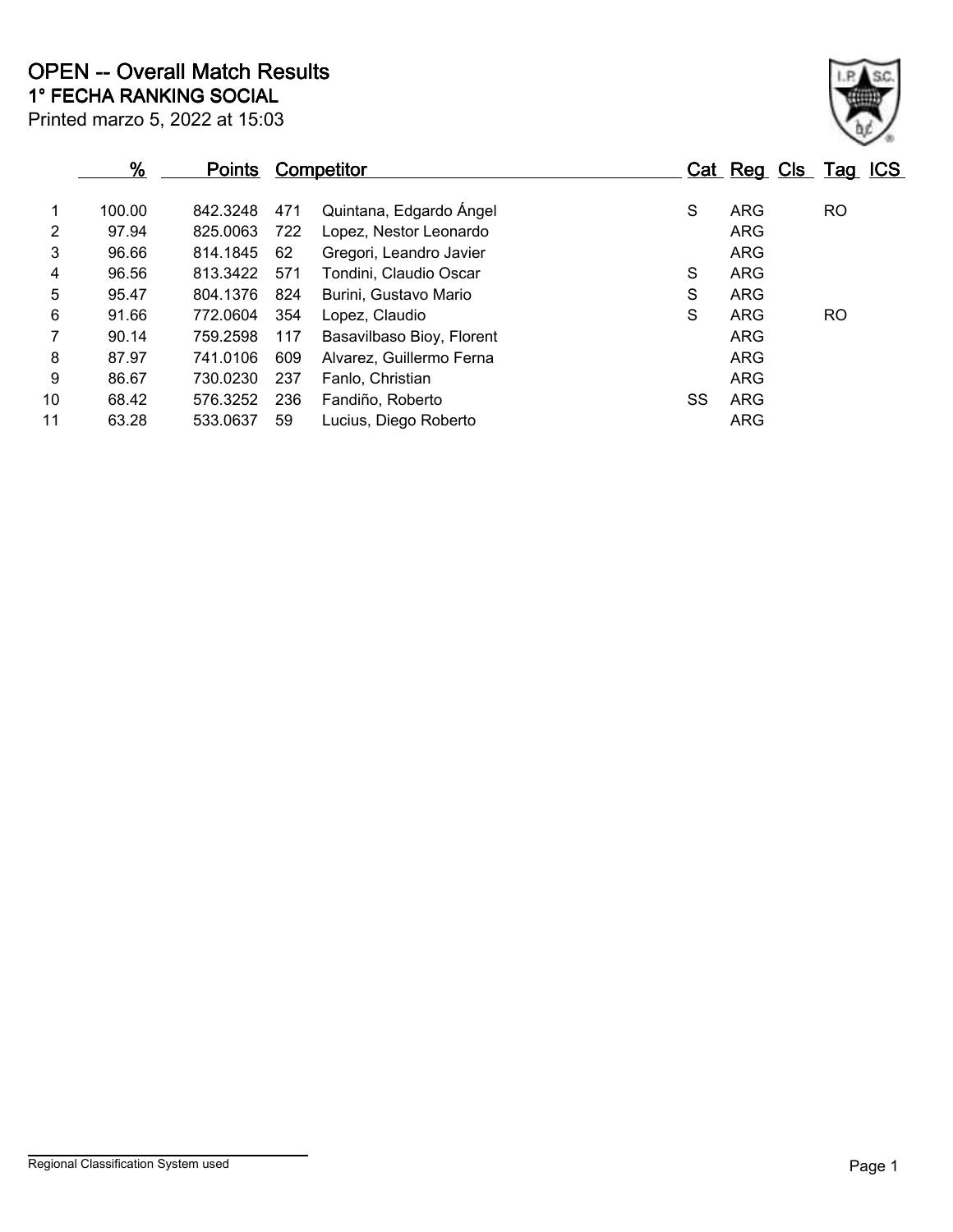**PRODUCTION -- Overall Match Results**

Printed marzo 5, 2022 at 15:03

## **1° FECHA RANKING SOCIAL**

| × |  |
|---|--|

|                                | <u>%</u> | <u>Points Competitor</u> |      |                                                     | <u> Cat Reg Cls Tag ICS</u> |            |  |            |  |
|--------------------------------|----------|--------------------------|------|-----------------------------------------------------|-----------------------------|------------|--|------------|--|
|                                | 100.00   | 839.1319                 | 333  |                                                     |                             | <b>ARG</b> |  |            |  |
| $\mathbf{1}$<br>$\overline{2}$ | 99.41    | 834.2122                 | 538  | Lanzilotta, Julio Dario<br>Seifert, Sebastián Ariel |                             | <b>ARG</b> |  |            |  |
| 3                              | 99.23    | 832.6963                 | 875  |                                                     | J                           | <b>ARG</b> |  |            |  |
| 4                              | 98.91    | 830.0039                 | 979  | Manes, Matias<br>Serrano, Fernando                  |                             | <b>ARG</b> |  |            |  |
| 5                              | 98.35    | 825.2586                 | 419  | Obertello, Daniel Héctor                            | $\mathbf S$                 | <b>ARG</b> |  |            |  |
| 6                              | 96.60    | 810.6229                 | 134  | Borges, Walter Santiago                             | $\mathbf S$                 | <b>ARG</b> |  |            |  |
| $\overline{7}$                 | 96.15    | 806.7960                 | 632  | Bastiani, Juan Pablo                                |                             | <b>ARG</b> |  |            |  |
| 8                              | 95.99    | 805.4651                 | 272  | Gentile, Diego Cesar                                | $\mathbb S$                 | <b>ARG</b> |  |            |  |
| 9                              | 95.13    | 798.2958                 | 254  | Frattini, Raúl Pablo                                | ${\mathsf S}$               | <b>ARG</b> |  |            |  |
| 10                             | 94.42    | 792.2844                 | 1086 | Lojo, Luciana Trinida                               | L.                          | <b>ARG</b> |  |            |  |
| 11                             | 92.68    | 777.6688                 | 107  | Baigorria, Omar Horacio                             | $\mathsf S$                 | <b>ARG</b> |  | <b>RO</b>  |  |
| 12                             | 92.00    | 772.0314                 | 172  | Ces, Christian Danie                                |                             | <b>ARG</b> |  |            |  |
| 13                             | 87.32    | 732.7099                 | 390  | Mendez Decoud, Agustín Gervaci                      |                             | <b>ARG</b> |  |            |  |
| 14                             | 84.02    | 705.0514                 | 1157 | Sabaris Monte, Juan Sebastian                       |                             | <b>ARG</b> |  |            |  |
| 15                             | 82.81    | 694.8904                 | 57   | Da Silva Llugdar, Ismael Elí-as                     | S                           | <b>ARG</b> |  |            |  |
| 16                             | 82.28    | 690.4127                 | 1381 | Trotz, German                                       |                             | <b>ARG</b> |  |            |  |
| 17                             | 80.83    | 678.2648                 | 85   | Angio, Mariano Antonio                              |                             | <b>ARG</b> |  |            |  |
| 18                             | 80.20    | 672.9876                 | 1054 | Cavia, Miguel                                       |                             | <b>ARG</b> |  |            |  |
| 19                             | 79.62    | 668.1259                 | 517  | Salamone, Mauricio Damian                           |                             | <b>ARG</b> |  | <b>RO</b>  |  |
| 20                             | 79.11    | 663.8773                 | 560  | Stankiewitsch, Nicolás Adrián                       |                             | <b>ARG</b> |  | <b>RO</b>  |  |
| 21                             | 78.67    | 660.1538                 | 732  | Peressini, Ariel Gustavo                            |                             | <b>ARG</b> |  |            |  |
| 22                             | 77.27    | 648.3870                 | 1340 | Jubete, Martin Javier                               |                             | <b>ARG</b> |  |            |  |
| 23                             | 76.33    | 640.5124                 | 1174 | Jordan, Hugo                                        | S                           | <b>ARG</b> |  | <b>RO</b>  |  |
| 24                             | 74.15    | 622.2298                 | 355  | López, Jorge Alberto                                | $\mathsf S$                 | <b>ARG</b> |  | <b>RO</b>  |  |
| 25                             | 73.57    | 617.3741                 | 371  | Manes, Rodolfo Gabriel                              | S                           | <b>ARG</b> |  |            |  |
| 26                             | 72.48    | 608.2396                 | 1196 | Ramirez, Fernando Gabrie                            |                             | <b>ARG</b> |  |            |  |
| 27                             | 71.88    | 603.1486                 | 1237 | Sertic, Marcelo                                     |                             | <b>ARG</b> |  |            |  |
| 28                             | 71.61    | 600.9278                 | 1185 | Kwon, Ki Hwan                                       |                             | <b>ARG</b> |  |            |  |
| 29                             | 70.00    | 587.4334                 | 1303 | Tejerina, Eduardo Martin                            |                             | <b>ARG</b> |  |            |  |
| 30                             | 69.82    | 585.8798                 | 699  | Heusinger, Carlos Valentin                          |                             | <b>ARG</b> |  | <b>RO</b>  |  |
| 31                             | 69.75    | 585.2660                 | 214  | Delgado, Diego Ricardo                              | S                           | <b>ARG</b> |  | <b>RO</b>  |  |
| 32                             | 69.07    | 579.5828                 | 114  | Bareiro, Andrea Celeste                             | L                           | <b>ARG</b> |  |            |  |
| 33                             | 68.24    | 572.6570                 | 1585 | Hay Chaia, Matias                                   |                             | <b>ARG</b> |  |            |  |
| 34                             | 67.11    | 563.1385                 | 43   | Jauregui, Martín                                    |                             | <b>ARG</b> |  | <b>RO</b>  |  |
| 35                             | 67.04    | 562.5227                 | 1503 | Sanchez, Ernesto Martin                             |                             | <b>ARG</b> |  | <b>CUR</b> |  |
| 36                             | 65.99    | 553.7744                 | 1248 | Ortiz, Facundo Maximil                              |                             | <b>ARG</b> |  |            |  |
| 37                             | 65.98    | 553.6406                 | 1514 | Pino, Jose Daniel                                   |                             | <b>ARG</b> |  |            |  |
| 38                             | 65.49    | 549.5683                 | 67   | Achille, Alejandro Manue                            | S                           | <b>ARG</b> |  |            |  |
| 39                             | 65.47    | 549.3949                 | 493  | Ritta, Javier Fernando                              | S                           | <b>ARG</b> |  |            |  |
| 40                             | 64.87    | 544.3203                 | 1277 | Maldonado Bottan, Facundo                           |                             | <b>ARG</b> |  |            |  |
| 41                             | 64.52    | 541.3912                 | 1530 | Garcia, Xoan                                        |                             | <b>ARG</b> |  |            |  |
| 42                             | 64.47    | 540.9804                 | 165  | Castro, Mariano Oscar                               |                             | <b>ARG</b> |  |            |  |
| 43                             | 61.64    | 517.2365                 | 1218 | Aguero, Nelson Damian                               |                             | <b>ARG</b> |  | <b>CUR</b> |  |
| 44                             | 59.23    | 496.9861                 |      | 1416 Arakaki, Luis Alberto                          |                             | <b>ARG</b> |  |            |  |
| 45                             | 55.48    | 465.5215                 |      | 1697 Abia, Alvaro Pedro                             |                             | <b>ARG</b> |  |            |  |

Regional Classification System used **Page 1**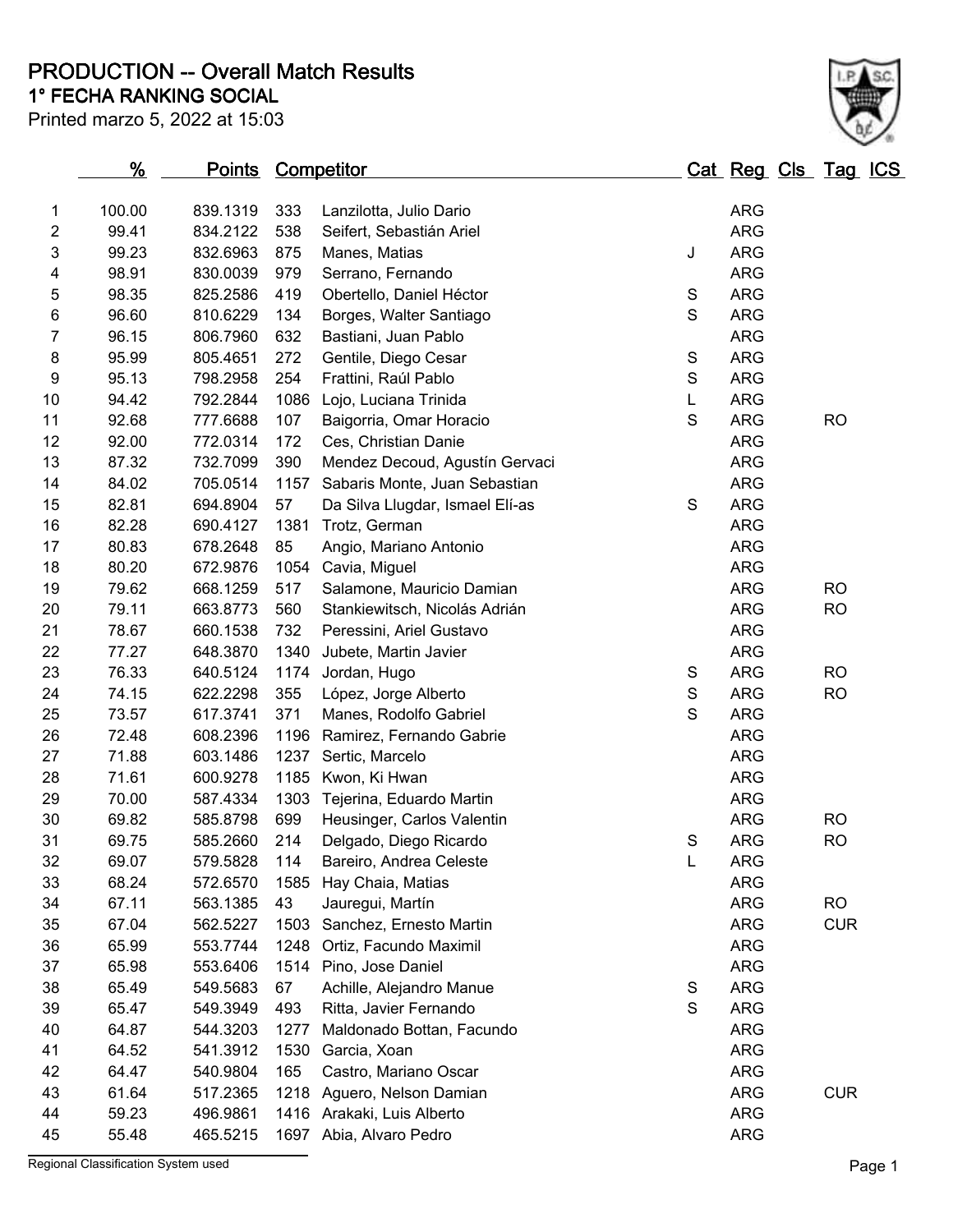**1° FECHA RANKING SOCIAL PRODUCTION -- Overall Match Results**

|  |  |  |  | ____________________________   |  |
|--|--|--|--|--------------------------------|--|
|  |  |  |  | Printed marzo 5, 2022 at 15:03 |  |

## **% Points Competitor Cat Reg Cls Tag ICS** 46 54.60 458.1487 33 Fink, Claudia L ARG 47 53.59 449.6602 1485 Alvarez Berro, Aditardo Cesar SS ARG 48 53.36 447.7262 605 Minguez, Fernando Osvald S ARG 49 52.22 438.2340 1763 Mansilla, Adolfo Fernando ARG 50 51.73 434.0852 619 Fiorese, Daniel Pedro SS ARG RO 51 47.39 397.6604 1531 Molina, Christian ARG 52 46.62 391.2004 157 Carmona, Hugo Deonelo SS ARG 53 46.07 386.5646 1578 Tessitore, Sebastian ARG 54 43.46 364.7096 421 Oliva, Lucas Matías ARG 55 42.67 358.0251 1666 Saleh, Mouhamad ARG 368.0251 1666 ARG 56 21.84 183.2452 1683 Quan, Yongxue **ARG** ARG CUR

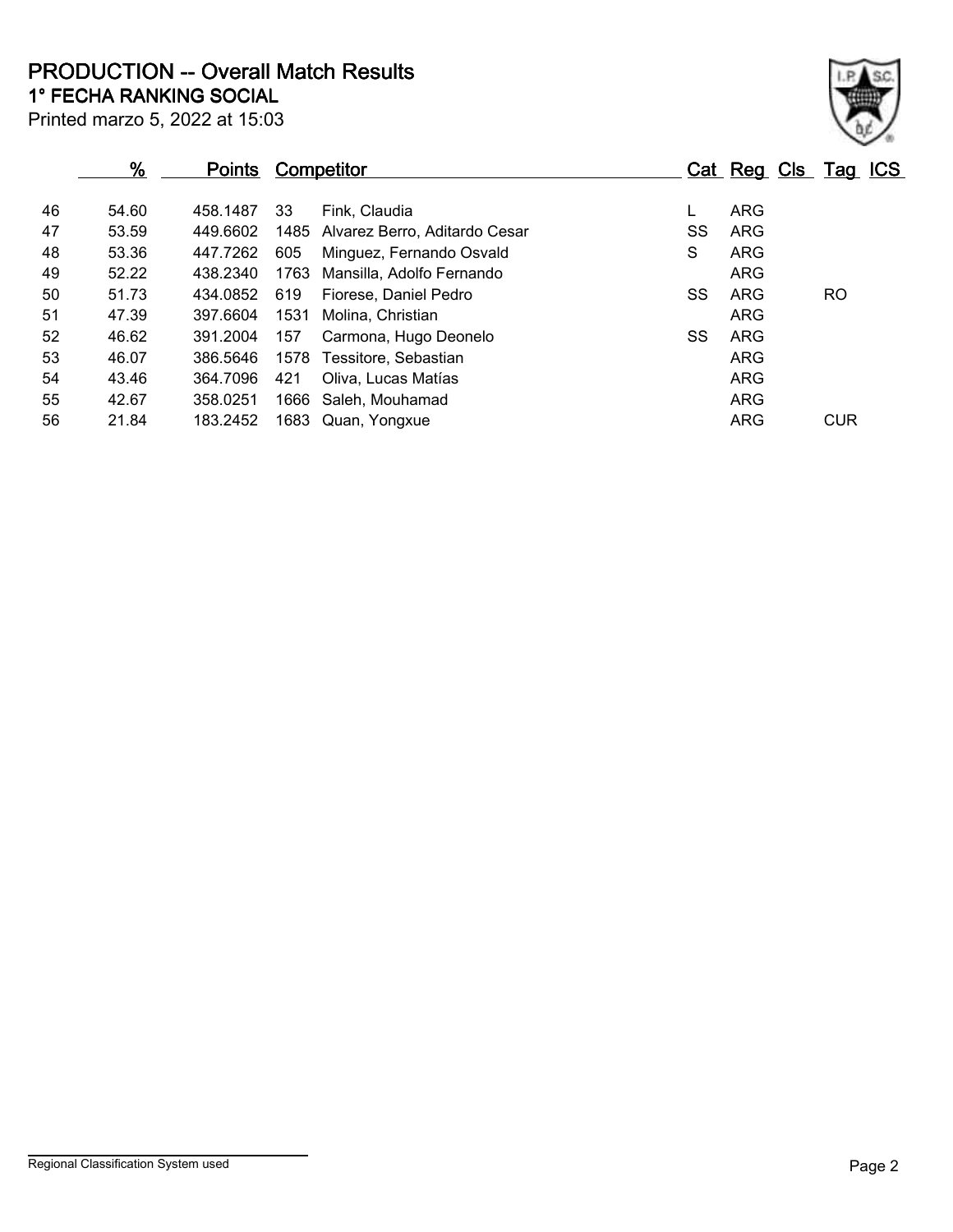**1° FECHA RANKING SOCIAL PRODUCTION OPTICS -- Overall Match Results**

Printed marzo 5, 2022 at 15:03

|                | $\frac{9}{6}$ | <b>Points</b> |      | <b>Competitor</b>              |    | Cat Reg Cls Tag ICS |           |  |
|----------------|---------------|---------------|------|--------------------------------|----|---------------------|-----------|--|
|                | 100.00        | 871.5642      | 38   | Zoppi, Daniel                  | S  | <b>ARG</b>          |           |  |
| 2              | 97.62         | 850.8189      | 267  | Gashu, Juan Andrés             |    | <b>ARG</b>          |           |  |
| 3              | 96.74         | 843.1707      | 232  | Espinha Patricio, Diego Gaston |    | <b>ARG</b>          |           |  |
| 4              | 95.63         | 833.5165      | 221  | Digilio, Alexis Damian         |    | <b>ARG</b>          |           |  |
| 5              | 82.78         | 721.5099      | 568  | Testa, Diego Enrique           | SS | ARG                 |           |  |
| 6              | 79.18         | 690.1126      | 137  | Bragadini, Hector Alberto      |    | <b>ARG</b>          |           |  |
| $\overline{7}$ | 78.15         | 681.1531      | 34   | Lojo, Jose Antonio             |    | <b>ARG</b>          | <b>RO</b> |  |
| 8              | 74.37         | 648.2173      | 299  | Grimberg, Sergio Daniel        |    | <b>ARG</b>          | <b>RO</b> |  |
| 9              | 73.91         | 644.1449      | 464  | Ponizio, Leonardo Albert       |    | <b>ARG</b>          |           |  |
| 10             | 71.85         | 626.1819      | 1399 | Ameghino, Javier               | S  | <b>ARG</b>          |           |  |
| 11             | 51.66         | 450.2349      | 29   | Radomski, Alfredo Luis         | SS | ARG                 | RO        |  |